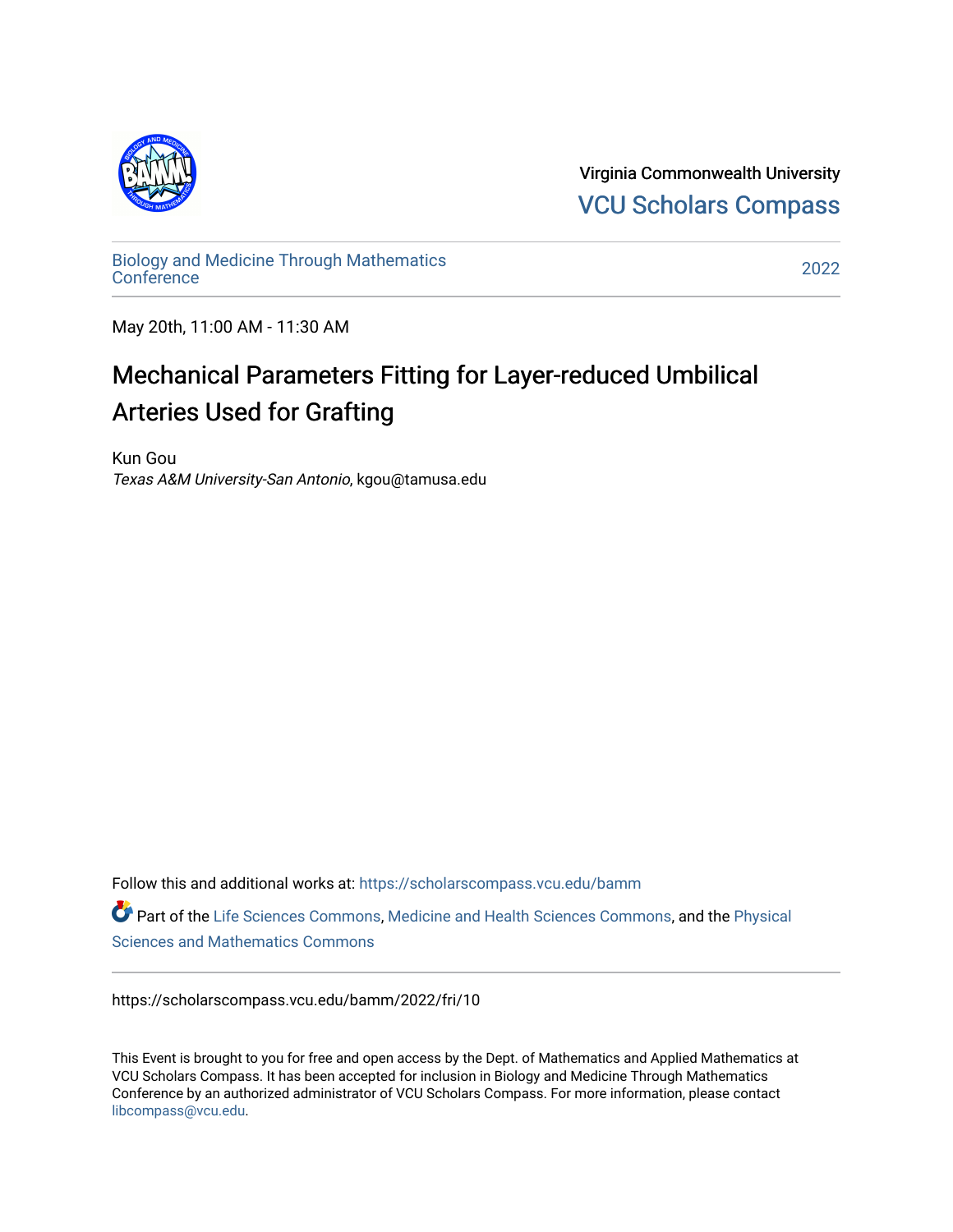## Mechanical Parameters Fitting for Layer-reduced Umbilical Arteries Used for Grafting

Rene Alvarado, Kun Gou<sup>∗</sup>

#### Abstract

The umbilical artery (UA) functions to carry deoxygenated blood from the fetus to the placenta during pregnancy. It is discovered that this artery can be used as an efficient by-pass graft to repair the occluded or narrowed coronary artery for other patients to restore normal blood flow [1, 2]. The outer layer of the UA is usually removed to get rid of the immunogenic cellular components in the UA to minimize the immune cells' biological activities on the extracellular matrix for the UA's better adaptation to the patient's coronary artery [3]. The stiffness of the layer-reduced UA is different from the original UA, and is difficult to measure directly by lab experiments due to its cylindrical shape. However, understanding stiffness of the bypass graft is important to predict how it can successfully adapt to the patient's coronary artery for normal functionality [4]. This study aims at establishing proper mathematical models and employing numerical optimization techniques to obtain the stiffness parameters of the layer-reduced UA based on lab measurements. The artery wall is considered to be of hyperelastic soft tissue [5] incorporated with two families of fibers. An objective function is established employing the difference between the theoretical and lab results. Minimization of the objective function then provides the shear modulus of the isotropic matrix and the fiber stiffness and orientation parameters.

### 1 Constitutive modeling

The reference configuration of the UA is unloaded with traction-free inner and outer boundary conditions. We also ignore the residual stress in this unloaded configuration due to experimental observation of no obvious opening angle when cutting the UA radially. Under the loaded, deformed configuration, the UA is subject to an inner pressure  $P$  in the inflating experiments (Fig. 1). The UA is nearly cylindrical. We thus set up the model under the cylindrical coordinate system [6]. The coordinates in the radial, angular, and axial directions are expressed by  $(R, \Theta, Z)$  in the reference configuration, and the corresponding coordinates in the deformed configuration are expressed by the related lower case letters  $(r, \theta, z)$ . The basis vectors for the cylindrical coordinates in the reference and deformed configurations are, respectively, " $e_R$ ,  $e_\Theta$ ,  $e_Z$ ", and " $e_r$ ,  $e_\theta$ ,  $e_z$ ".

The mapping from the reference configuration to the deformed configuration is expressed as  $r =$  $r(R)$ ,  $\theta = \Theta$ ,  $z = \lambda_z Z$ , where  $r(R)$  is the radial function, and  $\lambda_z$  is the axial stretch ratio. The deformation gradient **F** is thus  $\mathbf{F} = r'(R)\mathbf{e}_r \otimes \mathbf{e}_R + \frac{r}{R}\mathbf{e}_{\theta} \otimes \mathbf{e}_{\Theta} + \lambda_z \mathbf{e}_z \otimes \mathbf{e}_Z$ . The right Cauchy-Green tensor **C** satisfying  $C = F^T F$ , generating the first invariant  $I_1 = \text{tr} C$ . We further assume that the volume of the arterial segment is preserved during the mapping from the reference configuration to the deformed configuration satisfying  $\det F = 1$ .

Two symmetric families of fibers are oriented in the wall. The unit direction vectors for these fiber families are  $N^{(1)} = \sin\varphi \mathbf{e}_{\Theta} + \cos\varphi \mathbf{e}_Z$ , and  $N^{(2)} = -\sin\varphi \mathbf{e}_{\Theta} + \cos\varphi \mathbf{e}_Z$ , where  $\varphi$  is the acute angle between the fiber unit direction vector and the axial axis. These oriented fibers contribute strain energy to the UA. We take the fiber strain-energy density functions [7] to be

$$
W_f = \frac{k_1}{2k_2} \sum_{n=1}^{2} \left[ e^{k_2 E_n^2} - 1 \right] \quad \text{with} \quad E_n = \kappa I_1 + (1 - 3\kappa) I_4^{(n)} - 1,\tag{1}
$$

<sup>∗</sup>Authors' address: Texas A&M University-San Antonio, Department of Mathematical, Physical, and Engineering Sciences, One University Way, San Antonio, Texas 78224. Rene Alvarado was a junior undergraduate student in the mathematics major at the time of article publication. Corresponding author: Dr. Kun Gou; email: kgou@tamusa.edu.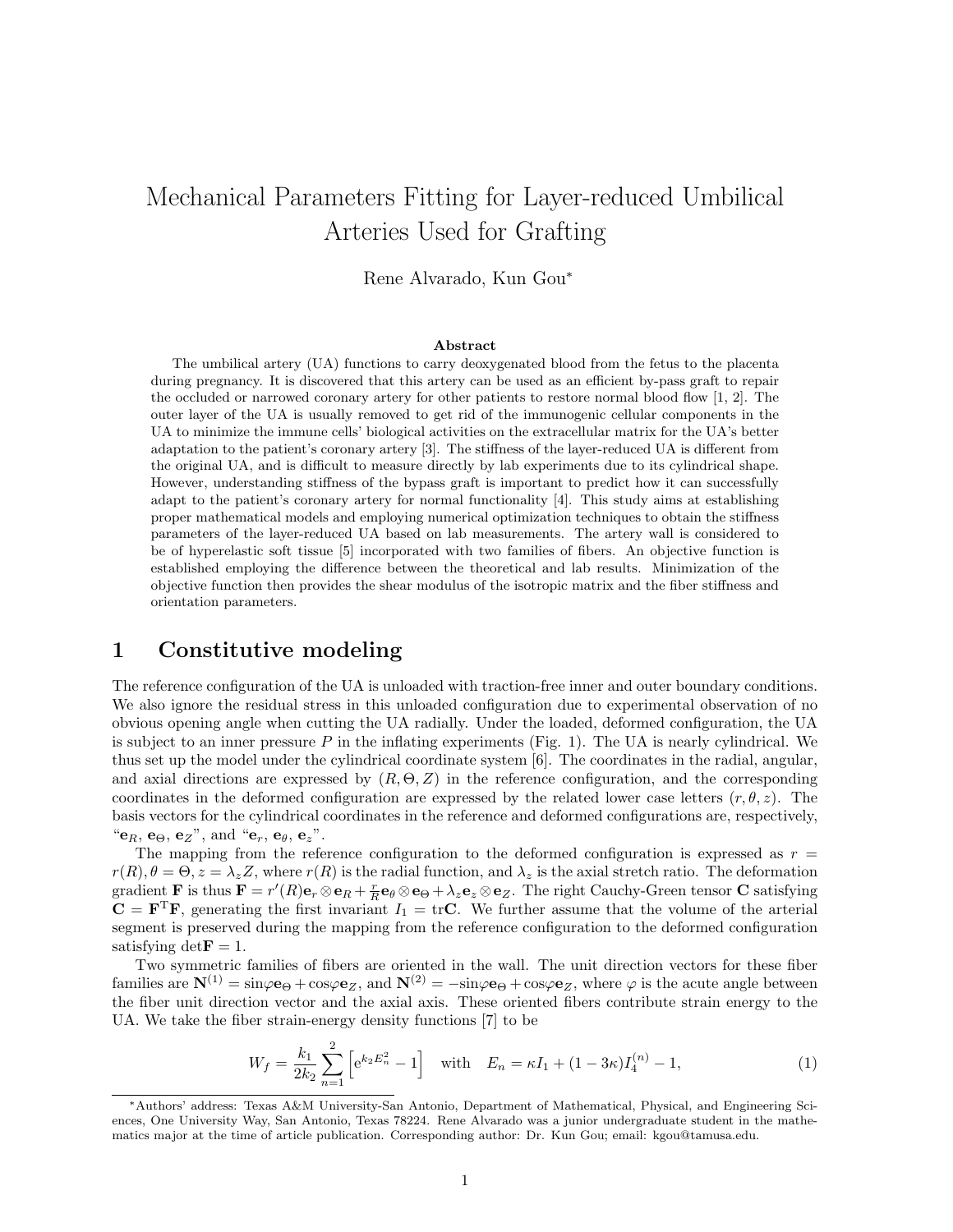where  $k_1, k_2$ , and  $\kappa$  in (1) are parameters for fibers in the wall. The pseudo-invariant  $I_4^{(n)}$   $(n = 1, 2)$  for the two families of fibers is defined as  $I_4^{(n)} = \mathbf{N}^{(n)} \cdot \mathbf{CN}^{(n)}$  [8]. The wall consists of elastic groundmatrix and the two families of fibers. We take the elastin groundmatrix contributed strain-energy density function to be in the form of a neo-Hookean model  $W_e = \frac{\mu}{2}(I_1-3)$ , where  $\mu$  is the shear modulus of the groundmatrix. The total strain-energy density function is  $W = W_e + W_f$ .

For the incompressible hyperelastic material, the Cauchy stress tensor  $T$  is derived from the strain energy density function W via the formula  $\mathbf{T} = -p\mathbf{I} + 2\mathbf{F}\frac{\partial W}{\partial \mathbf{C}}\mathbf{F}^{\mathrm{T}}$ , where p is a constraint parameter needing determination, and I is the identity tensor. The Cauchy stress components in the radial, circumferential, and axial directions are expressed by  $T_{rr}$ ,  $T_{\theta\theta}$ , and  $T_{zz}$ , respectively. The Cauchy stress tensor **T** in a static state with gravity ignored for the light UA tissue satisfies the equation div  $T = 0$ , where "div" represents divergence of the related quantity. The inner boundary  $(R = R_{in})$  of the UA is subjected to the pressure in the vector form  $Pe_r$  with  $P > 0$ , by which we obtain  $T_{rr}|_{R=R_{in}} = -P$ . Over the outer boundary  $(R = R_{out})$ , the radial Cauchy stress is 0, and we have  $T_{rr}|_{R=R_{out}} = 0$ .

#### 2 Parameters fitting

The inflating experimental design is illustrated in Fig. 1. The left end is subject to a pressure P. We denote the inner boundary radius of the inflated UA to be  $r_{in}$ , and the outer boundary radius of the inflated UA to be  $r_{out}$ . The right end is closed with a total force L imposed on the UA. The force generated by  $T_{zz}$  to the left end of the UA, the force generated by the left pressure to the UA, and the force  $L$  on the right end satisfy the force equilibrium equation

$$
2\pi \int_{r_{in}}^{r_{out}} T_{zz} r dr - P \pi r_{in}^2 - L = 0.
$$
 (2)

The experiments recorded values of pressure P, the inner radius of the pressurized UA  $r_{in}$ , the outer radius of the pressurized UA  $r_{out}$ , the axial Cauchy stress value  $T_{zz}$ , the circumferential Cauchy stress value  $T_{\theta\theta}$ , and the force at the closed end  $L$ . We define the objective function for minimization to be

$$
f = \sum_{k=1}^{m} (\omega_L | L_{the}^k - L_{lab}^k | + \omega_P | P_{the}^k - P_{lab}^k |), \qquad (3)
$$

where  $m$  is the number of equilibrium experiments performed,  $L_{the}^{k}$  and  $L_{lab}^{k}$  are the force values for L from the theoretical models and the lab experiments, respectively, and  $P_{the}^{k}$  and  $P_{lab}^{k}$  are the pressure values  $P$ from the theoretical models and the experiments, respectively. The quantities  $\omega_L(= 1)$  and  $\omega_P(= 200)$  are weights for the corresponding terms. The measured



Figure 1: Simple illustration of the inflated arterial wall. The wall is closed on the right end with a total force L imposed over the wall. The left end is subject to the pressure P. The axial Cauchy stress on the left end of the inflated wall is  $T_{zz}$ . The inflated inner radius and outer radius of the wall are denoted by  $r_{in}$  and  $r_{out}$ , respectively.

radii of the inner and outer boundaries of the UA are used as input in the model. We use the optimization toolboxes of Matlab for the layer-reduced UA to obtain parameters  $\mu$ ,  $\varphi$ ,  $\kappa$ ,  $\kappa_1$ , and  $\kappa_2$ .

#### 2.1 Results and discussions

We study one sample of the UA. Over the traction-free configuration  $(P = 0)$ , the layer-reduced UA shows measure of  $r_{in} = 1.02$  mm and  $r_{out} = 1.14$  mm. Minimization of the objective function (3) generates the parameter values:  $\mu = 36.24 \text{ kPa}, \kappa_1 = 142.41 \text{ kPa}, \kappa_2 = 81.82, \kappa = 0.30, \varphi = 1.45$ radians. These parameter results are subjected to change for different UA samples, different objective functions, and even different initial input in the optimization [9]. In this short conference proceeding paper, we skip the other fitting results. Average of all these different values for each parameter can generate a more accurate value for that parameter. Statistical methods can be used to find a confidence interval for each parameter under fitting with a specified confidence level. This confidence interval can